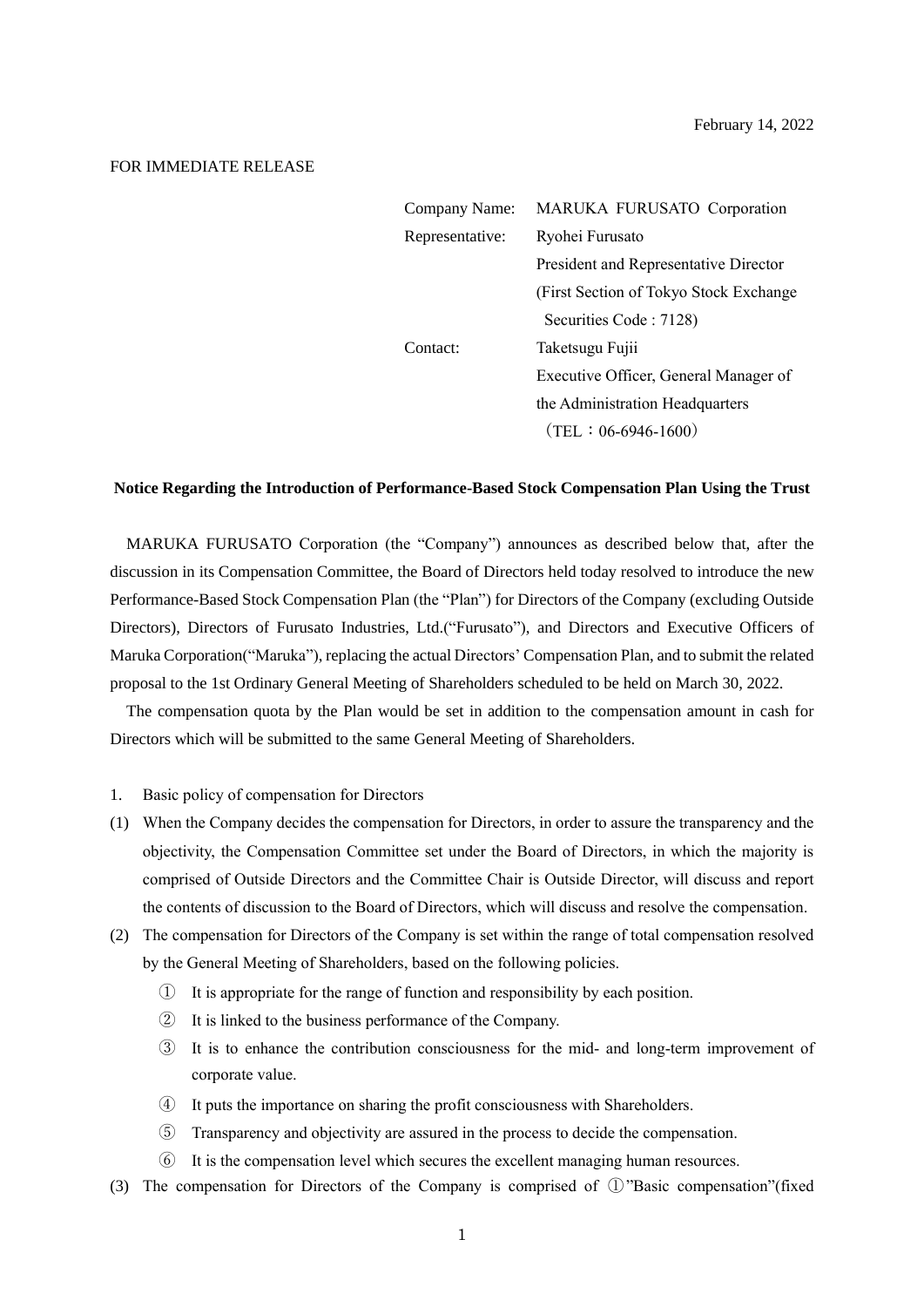compensation) based on the position, ②"Bonus for Directors" based on the short-term business performance, ③"Performance-Based Stock Compensation(the Plan)" linked to the KPIs of mid-term business plan.

- 2. Objective, etc. of the introduction of the Plan
- (1) The Company would introduce the Plan for Directors of the Company (excluding Outside Directors), Directors of Furusato, and Directors and Executive Officers of Maruka (the "Directors, etc."), with a high linkage to the business performance of the Company and high transparency and objectivity, for the purpose of enhancing the contribution consciousness to the business performance improvement and the increase of corporate value in the mid-and-long-term perspectives, in condition that the General Meeting of Shareholders resolves the Plan.
- (2) The Company will not grant the annual points to Directors of Furusato and Directors and Executive Officers of Maruka without function of Directors of the Company (excluding Outside Directors) for a while. However, the points granted as cumulative points based on the Stock Delivery Rule of Furusato and the Directors' Stock Benefit Rule of Maruka related to the Performance-Based Stock Compensation Plan of Furusato and Maruka ("Old Plans") will be newly granted to the eligible persons of the Plan and will be treated as cumulative points of the Plan.
- (3) For the introduction of the Plan, due to the establishment of the joint Holding Company for the integration of Furusato and Maruka, the Company will succeed from Maruka, the position as the consigner of the Trust already set by the former plan of Maruka with necessary revisions in line with the Plan and additional money trust on the necessity, which will be continuously used as the Trust of the Plan.
- (4) Furusato and Maruka will introduce the Plan in condition that General Meetings of Shareholders of respective companies would resolve the Plan as compensation to Directors.
- 3. Outline of the Plan
- (1) Outline of the Plan

The Plan is the Performance-Based Stock Compensation Plan in which the Company allots the money (including cost and commission of the Trust) as compensation to Directors, etc. (its upper limit is as described in (6) below) in order to acquire the reasonable anticipated numbers of Stocks of the Company for a certain period in advance to be benefitted to Directors, etc. based on the Plan, and the Trust acquires the Stocks of the Company in exchange of the money, and the Stocks or the money equivalent to the market value of the Stocks(the "Stocks, etc.") are benefitted according to the Directors' Stock Benefit Rule set by the Company, Furusato or Maruka. Basically Directors, etc. will be benefitted the Stocks when they retire as Directors, etc.

Resona Bank Ltd. as the Trustee of the Plan will re-trust the trusted assets to Custody Bank of Japan, Ltd.

(2) Persons to be benefitted by the Plan

Directors of the Company (excluding Outside Directors), Directors of Furusato and Directors and Executive Officers of Maruka will be benefitted.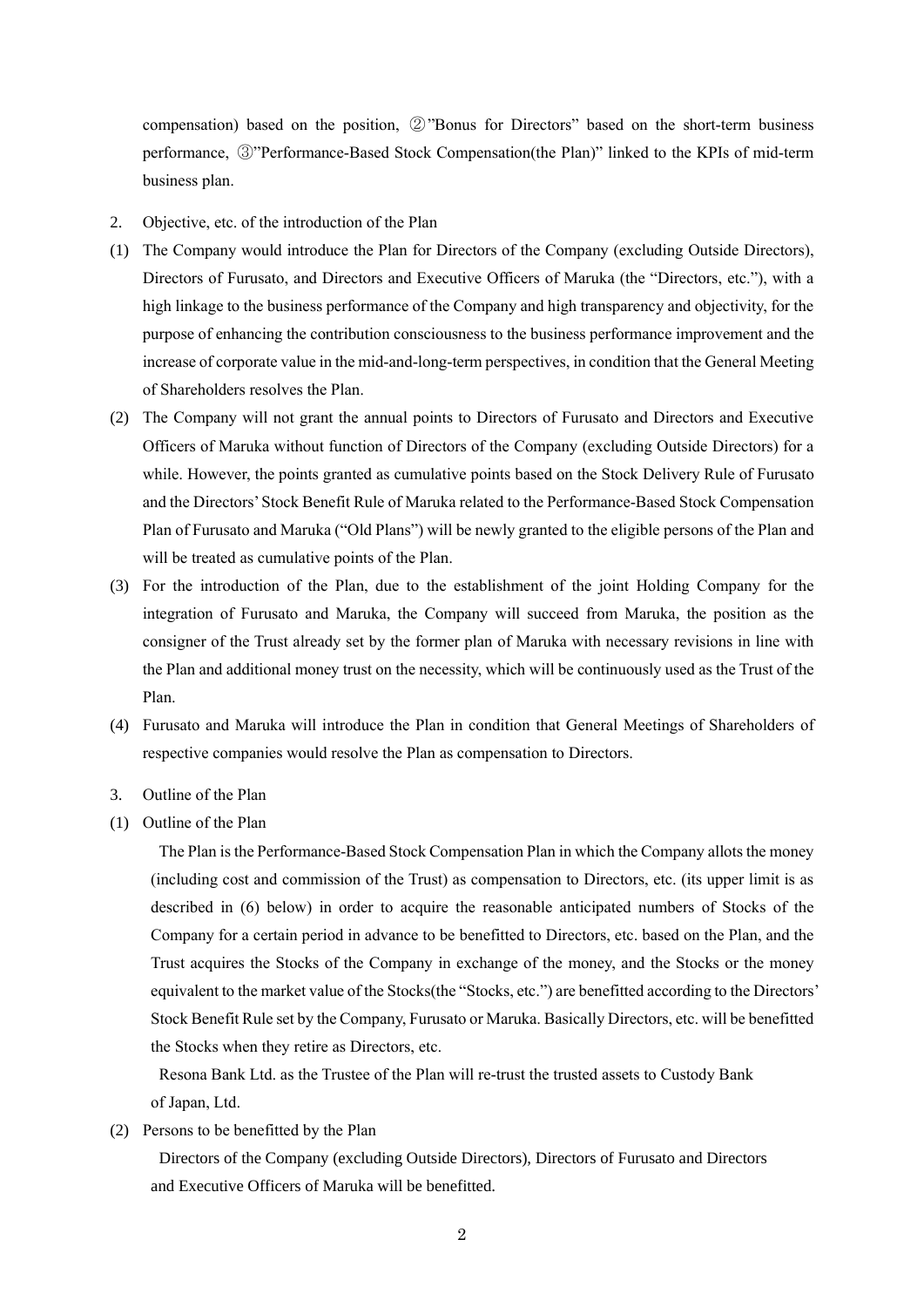## (3) Coverage Period

The coverage period at the beginning ("Beginning Period") is 5 FYs from the FY ending at the end of December, 2022 to the FY ending at the end of December, 2026. However, the Company can prolong the Plan by 5 FYs since the end of Beginning Period afterwards (or the period which the Board of Directors resolves in such a case) and can prolong it afterwards in the same manner. ("Coverage Period" for each period including the Beginning Period)

## (4) Set-Up of the Trust for the management of the Plan

The company sets up and manages the Trust described below on the agreement with the Trustee.

(Framework of the Plan)



- ① The Company, Furusato and Maruka ("Related Companies") resolve Directors' compensation related to the introduction of the Plan at respective General Meeting of Shareholders.
- ② Related Companies respectively set the Stock Benefit Rule related to Directors' compensation at each Board of Directors to introduce the Plan and decide the basis, etc. of points-granting and stockdelivering and benefitting.
- ③ The Company, within the range approved by the General Meeting of Shareholders as ① above, trusts the money and sets up the Trust (succeeds the position as consigner) regarding the eligible Directors, etc. as candidates of beneficiary (the "Trust"). Furthermore, the Company can additionally trust the money within the range approved at the General Meeting of Shareholders.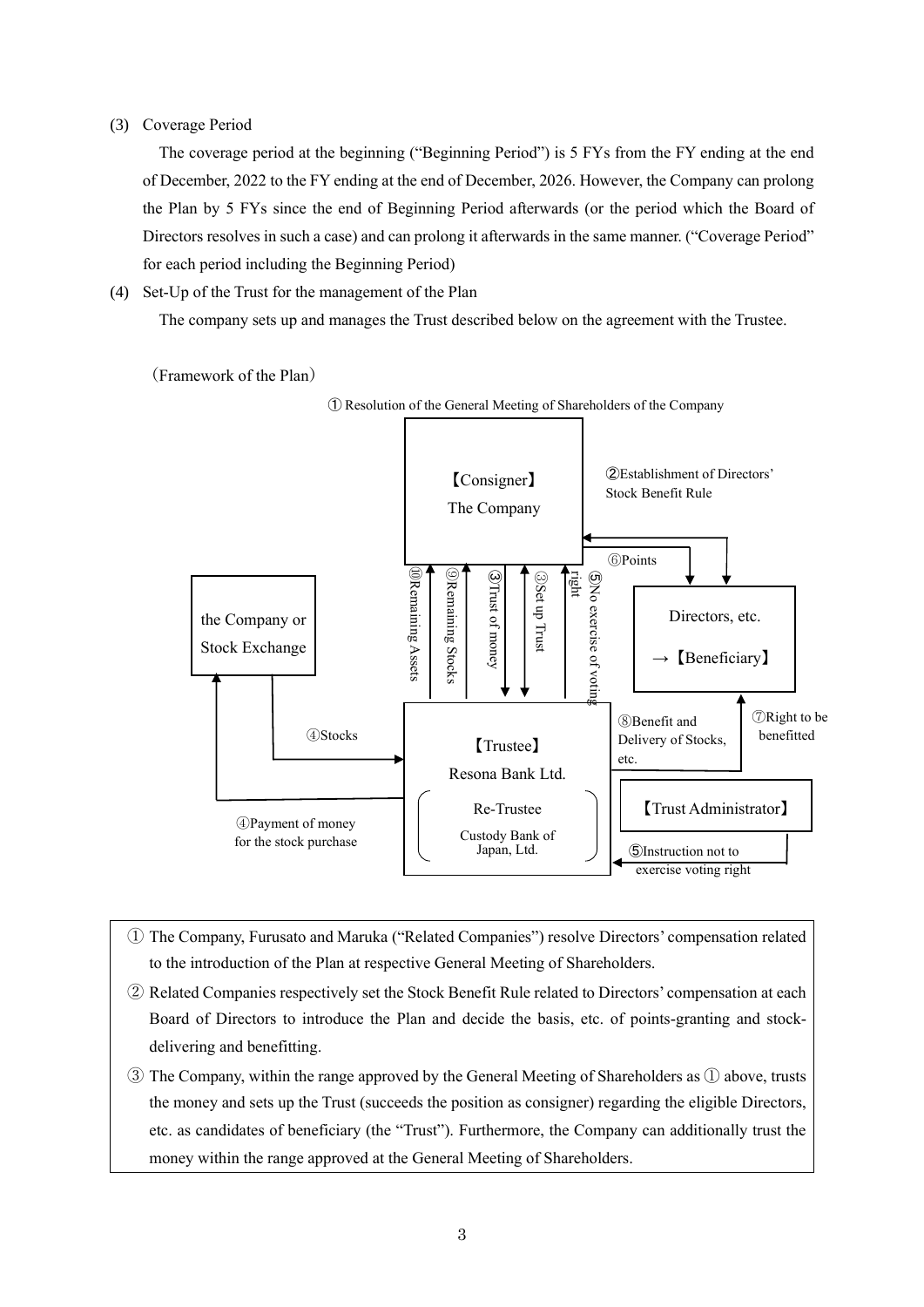- ④ The Trust acquires the Stocks of the Company from the Company (by allotment of treasury stocks) or through the stock exchange (including off-auction transactions) in compensation of the money trusted by ③ above.
- ⑤ Related to Stocks in the Trust, the voting rights are not exercised through the Trust period.
- ⑥ The Company grants points to Directors, etc. based on the Directors' Stock Benefit Rules.
- ⑦ Directors, etc. fulfilling the requirement defined in the Directors' Stock Benefit Rules and Trust contract regarding the Trust receive the right to benefitted Stocks of the Company and the money, becoming beneficiaries.
- ⑧ The Trustee delivers the Stocks and pays the money to the beneficiaries.
- ⑨ In case that the remaining Stocks arise at the end of the Trust period, the Company continuously uses the Trust according to the Plan or the similar Stock Compensation plan with the revision of the Trust contract and the additional allotment by the resolution, etc. of the Board of Directors, or the Trust transfers gratuitously the remaining Stocks to the Company and the Company cancels them by the resolution of the Board of Directors.
- ⑩ The trust cost reserve, which is the money trusted by the Company less the Stock purchasing money at the time of the liquidation of the Trust, belongs to the Company. Other remaining assets will be delivered to the beneficiaries or be donated to the public interest organizations.
- (5) Trust Period

From Apr.21, 2016 to Apr.30, 2022 (will be prolonged by the revision of Trust contract dated Apr.28,2022 until Dec. 31, 2026)

The Company can prolong again the Trust at the end of the Trust period of the Trust by the revision of the Trust contract and additional trust, and also prolong afterward in the same manner. The Plan will be finished by delisting of Stocks of the Company, abolishment of the Directors' Stock Benefit Rules, etc.

(6) Upper limit of the money trusted by the Company and the number of Stocks acquired by the Trust

The Company allots the money up to JPY202 million (in which, JPY121 million is for Directors of the Company (excluding Outside Directors), JPY81 million as equivalents to the cumulative points granted to the eligible persons by Old Plans) and sets up the Trust (succeeds the position as consigner) regarding Directors, etc. fulfilling the requirement as beneficiaries. However, in case that there is remaining Stocks of the Company and the money in the Trust assets (the "Remaining Stocks, etc. at succession"), Remaining Stocks, etc. at succession will be allotted as the compensation based on the Plan during the Beginning Period. And the upper limit of the money which can be allotted additionally during the Beginning Period is JPY202 million less the number of Remaining Stocks, etc. at succession (regarding Stocks, the market value at the time of succession of the position as consigner is regarded as the number of remaining Stocks).

And the Company can trust the additional money to acquire the Stocks within the range mentioned above during the Beginning Period.

The Trust, in compensation of the money which the Company trusts, acquires the Stocks of the Company through the Stock Exchange or accepting the allotment of treasury stocks by the Company.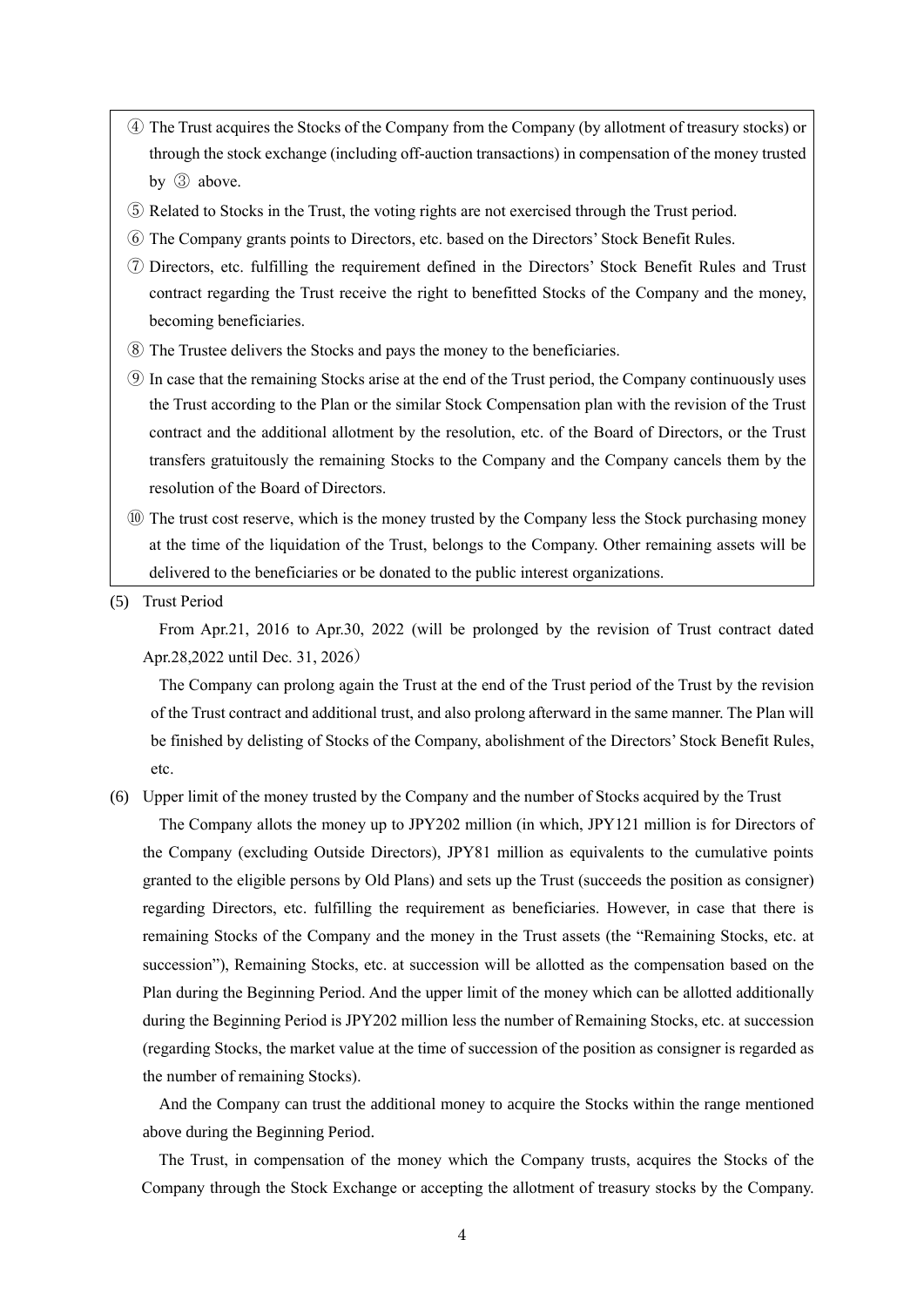Meanwhile, the Company, even after the Beginning Period, during respective Coverage Periods, can additionally allot the money up to JPY121 million for the Directors (excluding Outside Directors) of the Company. However, at the time of the allotment mentioned, in case that there is the remaining Stocks (excluding the Stocks equivalents to the points (points are described in (8) below) granted to Directors, etc. which are not benefitted) and the money (the "Remaining Stocks, etc.") at the end of the preceding period, the Remaining Stocks, etc. will be added to the origin for the benefit based on the Plan in the following period and the upper limit of the additional allotment during the period is JPY121 million less the amount of the Remaining Stocks, etc. (in case of Stocks, the market value at the end of the preceding period isregarded as the amount of the remaining Stocks). At the same time the upper limit of the number of Stocks to be acquired by the Trust during the period is 88 thousand shares (of which, 51 thousand shares are for Directors of the Company (excluding Outside Directors) and 37 thousand shares are for equivalents to the cumulative points granted to the eligible persons by the Old Plans), and during the periods afterwards 51 thousand shares are for Directors of the Company (excluding Outside Directors) (In case that there arises a stock split, gratuitous stock allotment or stock merging, etc., the number of shares shall be adjusted reasonably in accordance with the ratio, etc.)

(7) Method to acquire the Stocks of the Company by the Trust

The Trust acquires the Stocks of the Company through the Stock Exchange or acceptance of the allotment of treasury stocks by the Company up to the upper limit to be allotted to the Trust described in (6) above.

(8) Calculation method and the upper limit of the number of Stocks of the Company to be benefitted to the eligible persons with the Plan

Directors, etc. will be granted the point in each FY according to the position and the achievement during the FY within the Coverage Period. Regarding the points granted, 1 point will be exchanged to 1 ordinary Stock of the Company at the time of benefitting (in case that there arises a Stock split, gratuitous allotment of Stocks or Stock Merging after the approval of this proposal, a reasonable adjustment based on the ratio, etc. will be reflected in the exchange ratio.)

Directors, etc. will be granted a certain number of points calculated from the basic points by position during each FY in respective Coverage Period, multiplied by the performance-linked coefficient calculated based on the business achievement. The performance-linked coefficient is the degree of the achievement of forecasted OP margin and ROE on the consolidated basis at the beginning of each FY described in the Earnings Release and is within the range between 0.0 and 1.2.

The upper limit of the cumulative number of Stocks to be benefitted to Directors, etc. of the group of the Company is 88 thousand shares for the Beginning Period (of which 51 thousand shares are for the Directors of the Company (excluding Outside Directors) and 37 thousand shares are for the equivalents to the cumulative pointe granted to the eligible persons of the Old Plan), and 51 thousand shares for the Directors of the Company (excluding Outside Directors) in the following Trust Periods.

(9) Time to benefit Stocks of the Company to the eligible persons of the Plan

Basically, the number of Stocks will be benefitted in accordance with the actual points fixed at the time of retiring from the Directors in case that the Directors, etc. of the Company retires and fulfils the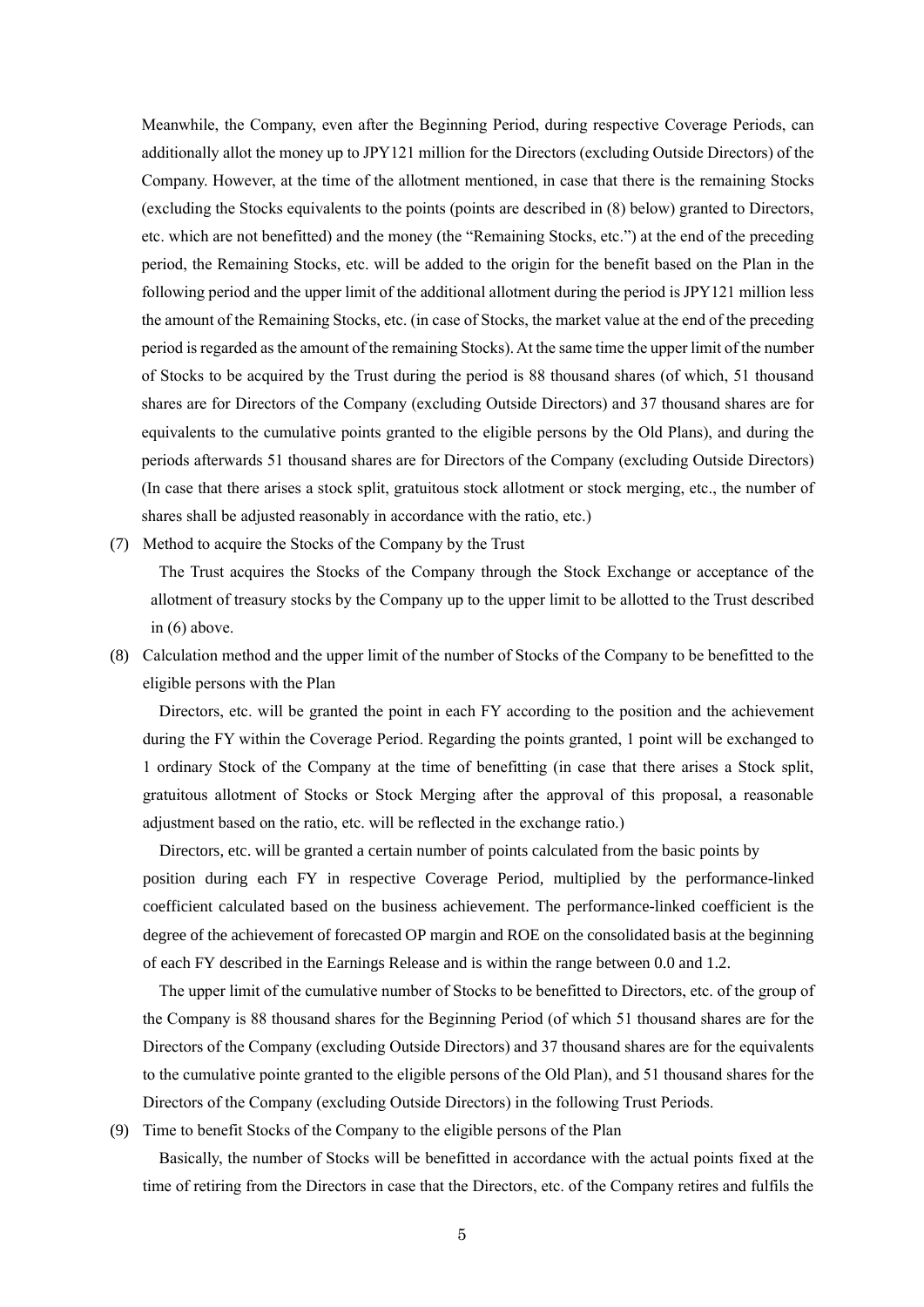requirement of beneficiary, by realizing certain procedures to fix the rights of beneficiary. In such a case, the Stocks equivalent to 70% of fixed points will be benefitted, and the Stocks of the Company equivalent to the remaining point will be exchanged in the Trust and the money equivalent to the exchanged value will be benefitted.

However, in case that the Directors, etc. who fulfilled the requirement of beneficiary during the Trust period retire for their death, the Stocks of the Company equivalent to the fixed point at the time will be exchanged to the cash in the Trust and the cash will be granted to the heirs of the Directors.

(10) Clawback structure, etc.

In case that the eligible Directors, etc. arise serious fraudulent or illegal acts, etc., the Directors can be deprived the right to be benefitted the Stocks in the Plan (Malus) and be forced to return the money equivalent to the Stocks benefitted (Clawback).

(11) Voting Rights of the Stocks of the Company in the Trust

All the voting rights of the Stocks of the Company in the Trust are not exercised to assure the independence of the Trust from the Management.

(12) Treatment of the Dividend of the Stocks of the Company in the Trust

The Trust receives the Dividends regarding the Stocks of the Company in the Trust, which will be added to the purchase of the Stocks of the Company, Trust cost such as Trust commission. The remaining Dividends in the Trust at the time of finishing the Trust will be benefitted in a proportional manner according to respective cumulative points to the existing eligible persons at the time, or will be donated to public interest companies.

(13) Treatment at the time of finishing the Trust

Among the remaining assets of the Trust at the time of finishing, the Stocks of the Company will be acquired gratuitously by the Company and will be canceled or donated to public interest organizations with the resolution of the Board of Directors. Among the remaining assets of the Trust at the time of finishing, the money will be benefitted in a proportional manner according to respective cumulative points to the existing eligible persons at the time, or will be donated to public interest organizations.

# 【Outline of the Trust】

|     | Kind of Trust:       | Money Trust other than a specified cash trust (third party |
|-----|----------------------|------------------------------------------------------------|
|     |                      | benefit trust)                                             |
|     | Consigner $\colon$   | The Company                                                |
| (3) | Trustee:             | Resona Bank, Ltd.                                          |
|     |                      | Resona Bank, Ltd. concludes a Specified comprehensive      |
|     |                      | trust contract with Custody Bank of Japan, Ltd. and        |
|     |                      | Custody Bank of Japan, Ltd. becomes the re-Trustee.        |
| (4) | Beneficiary:         | Persons fulfilling the requirement of beneficiary among    |
|     |                      | the Directors, etc.                                        |
| (5  | Trust Administrator: | The third party without interest relation with the Company |